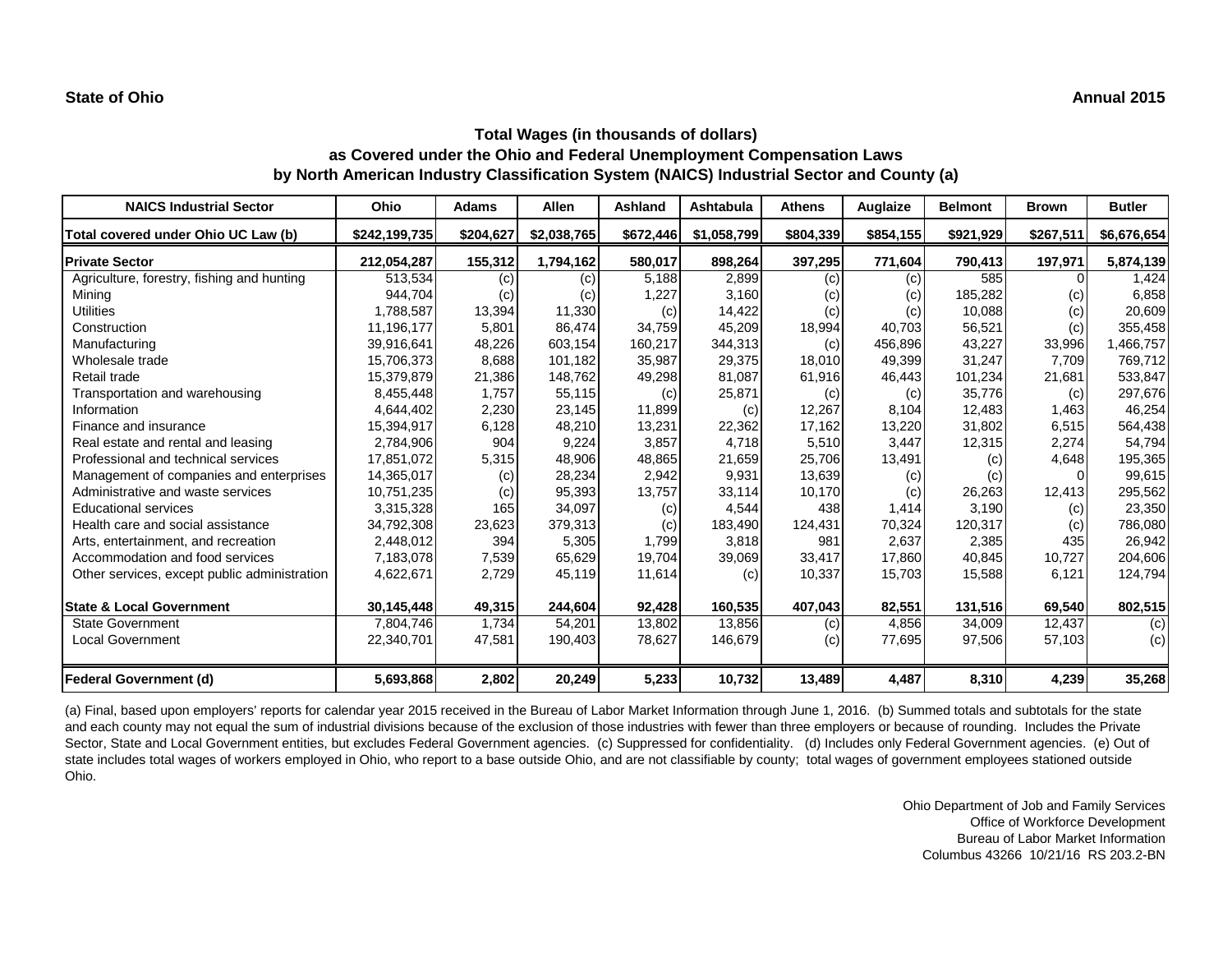| <b>NAICS Industrial Sector</b>               | Carroll   | Champaign | <b>Clark</b> | <b>Clermont</b> | <b>Clinton</b> | Columbiana  | Coshocton | Crawford | Cuyahoga               | Darke     |
|----------------------------------------------|-----------|-----------|--------------|-----------------|----------------|-------------|-----------|----------|------------------------|-----------|
| Total covered under Ohio UC Law (b)          | \$240,928 | \$412,914 | \$1,763,465  | \$2,415,387     | \$660,050      | \$1,042,066 | \$486,793 |          | \$475,068 \$37,019,784 | \$670,174 |
| <b>Private Sector</b>                        | 210,291   | 347,787   | 1,516,749    | 2,115,554       | 576,282        | 882,496     | 432,848   | 406,874  | 33,018,314             | 593,912   |
| Agriculture, forestry, fishing and hunting   | 265       | (c)       | 12,964       | (c)             | (c)            | 3,941       | 2,605     | (c)      | 4,936                  | (c)       |
| Minina                                       | 10,645    | (c)       | 7,441        | (c)             | (c)            | 12,382      | 5,073     | (c)      | 24,690                 | (c)       |
| <b>Utilities</b>                             | 3,708     | (c)       | (c)          | 26,609          | (c)            | 8,115       | 29,304    | (c)      | 129,978                | 4,248     |
| Construction                                 | 30,677    | 11,447    | 44,042       | 148,111         | 9,236          | 45,922      | 104,343   | 15,569   | 1,227,144              | 41,892    |
| Manufacturing                                | 60,117    | 196,460   | 338,595      | 334,581         | 161,523        | 262,038     | 138,082   | 130,694  | 4,369,551              | 206,466   |
| Wholesale trade                              | 10,416    | (c)       | (c)          | 189,908         | (c)            | 43,138      | 4,061     | 24,160   | 2,322,855              | 42,055    |
| Retail trade                                 | 18,938    | 23,389    | 139,239      | 250,057         | 40,470         | 106,944     | 30,379    | 32,477   | 1,745,051              | 46,933    |
| Transportation and warehousing               | 20,746    | 10,905    | 118,902      | 124.448         | 136,694        | 53,577      | 10,020    | (c)      | 1,001,156              | 47,270    |
| Information                                  | 1,462     | 2,705     | 8,520        | 101,902         | 13,019         | 7,208       | 2,272     | 2,077    | 828,969                | 2,699     |
| Finance and insurance                        | 2,429     | 9,019     | 123,409      | 208,481         | 22,314         | 23,725      | 8,846     | 31,043   | 3,245,798              | 28,882    |
| Real estate and rental and leasing           | 8,767     | 1,949     | 15,244       | 37,915          | 3,252          | 8,450       | 2,545     | 1,662    | 653,396                | 2,487     |
| Professional and technical services          | 5,287     | (c)       | 37,921       | 148,083         | 13,199         | 16,845      | 7,572     | 15,960   | 3,533,841              | (c)       |
| Management of companies and enterprises      |           | (c)       | 81,669       | 49,006          | 15,539         | 6,348       | 10,379    | (c)      | 2,458,521              | (c)       |
| Administrative and waste services            | 5,441     | 8,137     | 54,243       | 92,078          | 14,838         | 46,128      | 7,109     | (c)      | 1,681,925              | 16,157    |
| <b>Educational services</b>                  |           | (c)       | 28,028       | 11,154          | (c)            | 3,989       | 2,011     | (c)      | 780,008                | 975       |
| Health care and social assistance            | 16,894    | (c)       | 281,912      | 214,641         | (c)            | 174,652     | 51,846    | (c)      | 6,586,621              | 87,912    |
| Arts, entertainment, and recreation          | 1,110     | 1,664     | 6,688        | 15,472          | 1,153          | 2,777       | 1,296     | 930      | 766,836                | 2,965     |
| Accommodation and food services              | 8,836     | 8,791     | 66,857       | 97,735          | 15,848         | 28,638      | 9,122     | 12,319   | 972,238                | 12,235    |
| Other services, except public administration | 4,555     | 5,687     | 64,611       | 61,610          | 9,586          | 27,680      | 5,982     | 7,096    | 684,799                | 8,642     |
| <b>State &amp; Local Government</b>          | 30,637    | 65,128    | 246,716      | 299,833         | 83,768         | 159,570     | 53,945    | 68,194   | 4,001,470              | 76,262    |
| <b>State Government</b>                      | 1,720     | 2,585     | 7,144        | 30,849          | 7,640          | 15,420      | 2,195     | 7,230    | 270,951                | 2,200     |
| <b>Local Government</b>                      | 28,917    | 62,543    | 239,573      | 268,984         | 76,128         | 144,150     | 51,750    | 60,964   | 3,730,519              | 74,062    |
| <b>Federal Government (d)</b>                | 2,048     | 3,176     | 34,536       | 23,915          | 8,699          | 38,602      | 3,739     | 4,065    | 1,219,117              | 5,192     |

(a) Final, based upon employers' reports for calendar year 2015 received in the Bureau of Labor Market Information through June 1, 2016. (b) Summed totals and subtotals for the state and each county may not equal the sum of industrial divisions because of the exclusion of those industries with fewer than three employers or because of rounding. Includes the Private Sector, State and Local Government entities, but excludes Federal Government agencies. (c) Suppressed for confidentiality. (d) Includes only Federal Government agencies. (e) Out of state includes total wages of workers employed in Ohio, who report to a base outside Ohio, and are not classifiable by county; total wages of government employees stationed outside Ohio.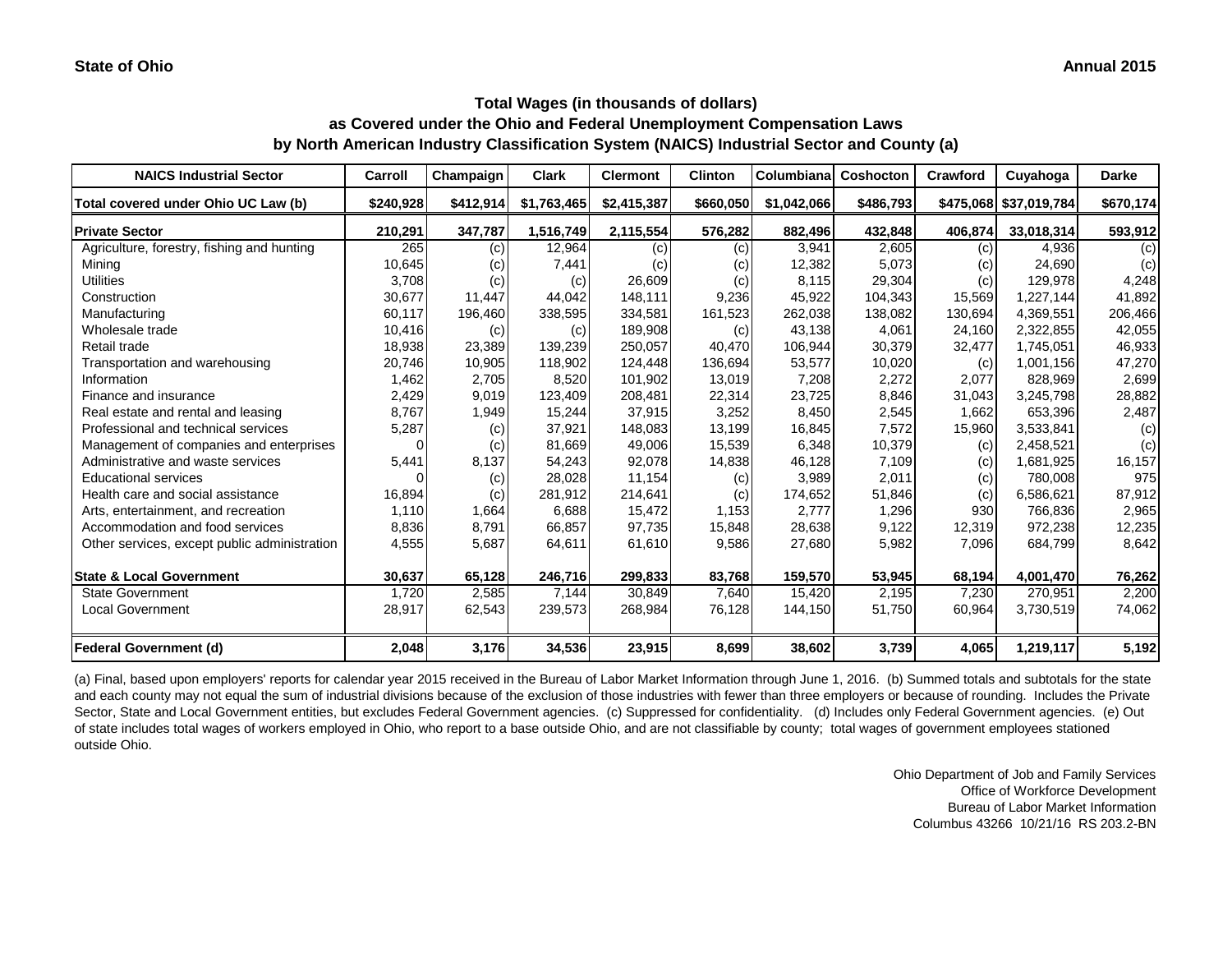| <b>NAICS Industrial Sector</b>               | <b>Defiance</b> | <b>Delaware</b> | Erie        | <b>Fairfield</b> | <b>Fayette</b> | <b>Franklin</b>        | <b>Fulton</b> | Gallia    | Geauga      | Greene      |
|----------------------------------------------|-----------------|-----------------|-------------|------------------|----------------|------------------------|---------------|-----------|-------------|-------------|
| Total covered under Ohio UC Law (b)          | \$653,425       | \$4,349,952     | \$1,304,821 | \$1,476,433      |                | \$364,430 \$37,205,128 | \$696,643     | \$384,260 | \$1,363,937 | \$2,452,384 |
| <b>Private Sector</b>                        | 578,862         | 3,993,968       | 1,097,869   | 1,200,494        | 301,277        | 30,944,725             | 611,201       | 322,096   | 1,206,635   | 2,018,244   |
| Agriculture, forestry, fishing and hunting   | 6,038           | (c)             | (c)         | 2,101            | 2,857          | 15,126                 | (c)           | (c)       | (c)         | (c)         |
| Mining                                       |                 | (c)             | (c)         | 4,338            |                | 20,629                 | (c)           | (c)       | (c)         | (c)         |
| <b>Utilities</b>                             | 3,799           | 11,700          | (c)         | 19,882           | (c)            | 366,658                | (c)           | 67,040    | (c)         | (c)         |
| Construction                                 | 16,554          | 164,799         | 42,825      | 82,376           | 13,803         | 1,397,734              | 43,466        | 7,776     | 109,471     | 72,036      |
| Manufacturing                                | 258,350         | 385,917         | 307,087     | 209,156          | 75,084         | 2,365,001              | 320,544       | 27,219    | 369,589     | 191,289     |
| Wholesale trade                              | 21,260          | 162,531         | 52,546      | 47,649           | (c)            | 1,899,991              | 36,336        | 3,553     | 113,680     | 66,692      |
| Retail trade                                 | 57,713          | 298,905         | 109,946     | 160,456          | 51,669         | 2,112,629              | 42,054        | 35,678    | 111,586     | 235,512     |
| Transportation and warehousing               | 23,110          | 104,372         | (c)         | 33,439           | 45,575         | 2,101,267              | (c)           | 7,838     | (c)         | (c)         |
| Information                                  | 8,035           | 39,397          | 12,003      | 10,760           | (c)            | 1,014,333              | 3,290         | 2,790     | 5.697       | 36,314      |
| Finance and insurance                        | 32,227          | 514,165         | 35,245      | 34,350           | 19,896         | 3,597,756              | 9,528         | 16,165    | 38,312      | 83,899      |
| Real estate and rental and leasing           | 1,670           | 33,716          | 8.774       | 15,285           | 2,121          | 527.163                | 1,838         | 1,041     | 10,299      | 17,598      |
| Professional and technical services          | 10,890          | 460,755         | 21,447      | 44,045           | 4,642          | 3,426,500              | (c)           | (c)       | 57,687      | 638,837     |
| Management of companies and enterprises      | 2,799           | 973,678         | 12,577      | 13,862           | $\Omega$       | 2,846,085              | (c)           | (c)       | 12,654      | 40,755      |
| Administrative and waste services            | 18,508          | 184,870         | 27,593      | 107,076          | 5,839          | 1,877,873              | 9,819         | 11,573    | 72,915      | 84,417      |
| <b>Educational services</b>                  | (c)             | 41,354          | 6,117       | 6,798            | (c)            | 538,063                | (c)           | (c)       | 20,545      | 63,790      |
| Health care and social assistance            | (c)             | 289,716         | 205,764     | 279,668          | (c)            | 4,622,514              | (c)           | (c)       | 156,393     | 263,971     |
| Arts, entertainment, and recreation          | 1,223           | 61,370          | 88,008      | 7,774            | 1,603          | 289,289                | 4,229         | 460       | 9,494       | 10,307      |
| Accommodation and food services              | 17,404          | 180,518         | 91,655      | 81,995           | 14,727         | 1,118,273              | 14,436        | 13,744    | 34,015      | 118,952     |
| Other services, except public administration | 11,343          | 74,544          | 20,208      | 39,485           | (c)            | 807,841                | 7,937         | 8,365     | 38,247      | 36,082      |
| <b>State &amp; Local Government</b>          | 74,563          | 355,984         | 206,952     | 275,939          | 63,153         | 6,260,403              | 85,442        | 62,164    | 157,303     | 434,139     |
| <b>State Government</b>                      | 4,220           | 19,290          | 47,322      | 38,544           | 2,039          | 3,512,655              | 6,473         | 13,009    | 11,071      | (c)         |
| <b>Local Government</b>                      | 70,343          | 336,694         | 159,631     | 237,395          | 61,114         | 2,747,748              | 78,970        | 49,156    | 146,232     | (c)         |
| <b>Federal Government (d)</b>                | 4,406           | 13,269          | 20,861      | 13,929           | 2,485          | 910,502                | 4,601         | 3,504     | 5,378       | 1,194,594   |

(a) Final, based upon employers' reports for calendar year 2015 received in the Bureau of Labor Market Information through June 1, 2016. (b) Summed totals and subtotals for the state and each county may not equal the sum of industrial divisions because of the exclusion of those industries with fewer than three employers or because of rounding. Includes the Private Sector, State and Local Government entities, but excludes Federal Government agencies. (c) Suppressed for confidentiality. (d) Includes only Federal Government agencies. (e) Out of state includes total wages of workers employed in Ohio, who report to a base outside Ohio, and are not classifiable by county; total wages of government employees stationed outside Ohio.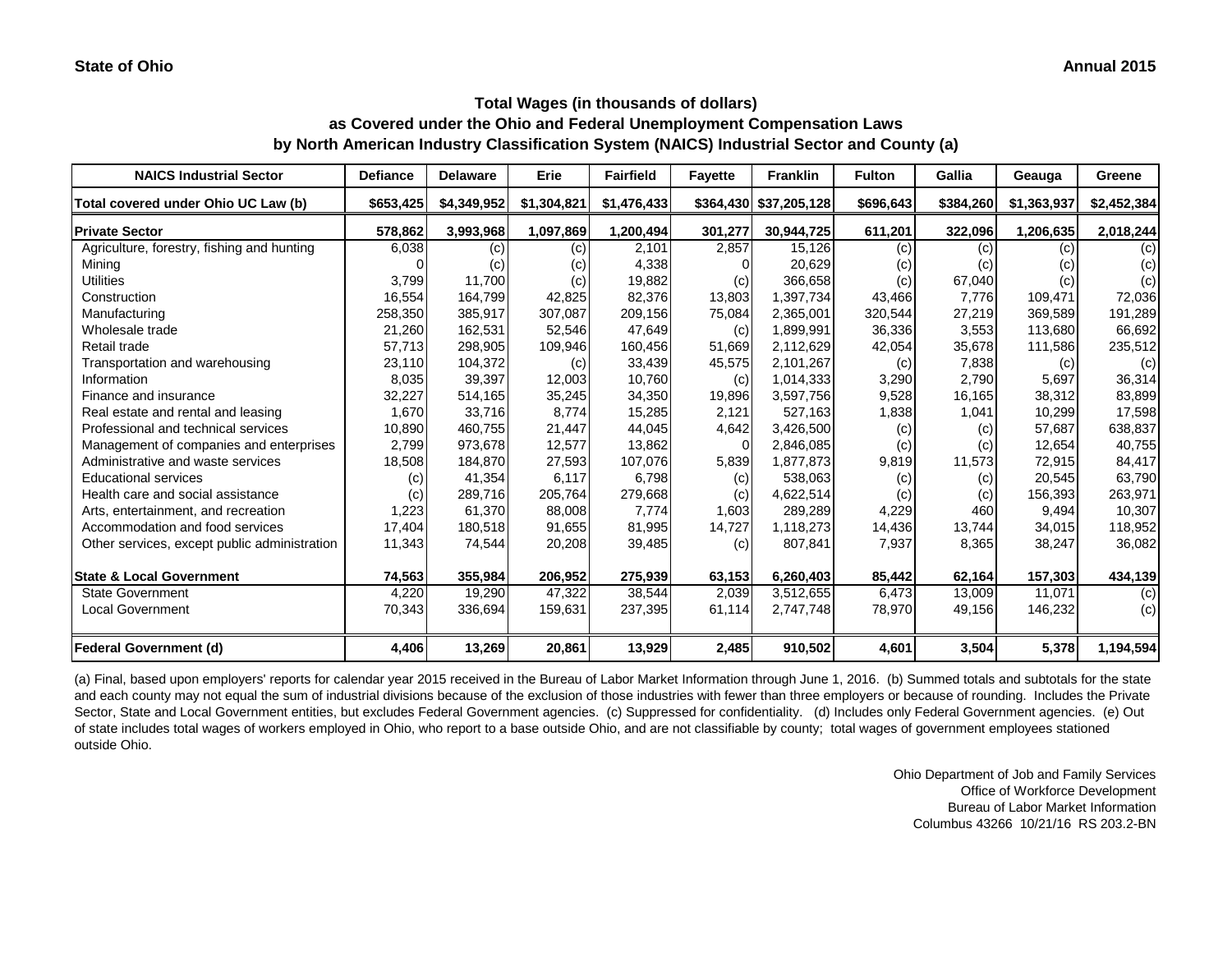| <b>NAICS Industrial Sector</b>               | <b>Guernsey</b> | <b>Hamilton</b>        | <b>Hancock</b> | <b>Hardin</b> | <b>Harrison</b> | Henry     | Highland  | <b>Hocking</b> | <b>Holmes</b> | Huron     |
|----------------------------------------------|-----------------|------------------------|----------------|---------------|-----------------|-----------|-----------|----------------|---------------|-----------|
| Total covered under Ohio UC Law (b)          |                 | \$605,115 \$27,890,665 | \$2,055,209    | \$285,041     | \$153,398       | \$422,420 | \$319,344 | \$206,972      | \$675,231     | \$788,865 |
| <b>Private Sector</b>                        | 521,036         | 25,854,409             | 1,927,508      | 239,163       | 131,450         | 348,829   | 237,232   | 139,241        | 618,831       | 698,733   |
| Agriculture, forestry, fishing and hunting   | (c)             | 7,837                  | (c)            | 7,147         | 263             | (c)       | 1,230     | (c)            | 6,316         | (c)       |
| Mining                                       | (c)             | 11,560                 | (c)            |               | 39,028          | (C)       | 1,709     | (c)            | 3,706         | (c)       |
| <b>Utilities</b>                             | 4,235           | 102,308                | 7,540          | 3,518         | (c)             | (c)       | 3,766     | 272            | 3,320         | (c)       |
| Construction                                 | 72,826          | 1,203,980              | 53,489         | 3,641         | 17,956          | 33,098    | 11,371    | 9,393          | 85,871        | 93,698    |
| Manufacturing                                | 150,413         | 3,652,327              | 630,906        | 94,321        | 14,131          | 172,180   | 72,673    | 39,812         | 277,450       | 273,132   |
| Wholesale trade                              | 20,661          | 1,711,412              | 80,492         | 12,437        | 12,725          | (c)       | 7,303     | 2,994          | 34,121        | (c)       |
| Retail trade                                 | 44,471          | 1,232,578              | 109,594        | 19,199        | 5,549           | 22,692    | 36,624    | 18,316         | 67,139        | 52,591    |
| Transportation and warehousing               | 16,994          | 513,892                | 152,346        | 8,587         | (c)             | 19,446    | 4,889     | 1,527          | 31,710        | 37,431    |
| Information                                  | 2,743           | 673,387                | 14,122         | 1,206         | (c)             | 3,486     | 2,690     | 1,534          | 3,236         | 6,017     |
| Finance and insurance                        | 9,158           | 2,169,168              | 32,374         | 9,006         | 1,742           | 10,925    | 17,674    | 7,867          | 15,922        | 19,299    |
| Real estate and rental and leasing           | 2,005           | 373,265                | 13,456         | 1,287         | 2,508           | 2,301     | 1,952     | 2,927          | 1,351         | 3,579     |
| Professional and technical services          | 26,079          | 2,967,149              | 60,794         | 4,131         | (c)             | 3,811     | (c)       | 2,581          | (c)           | 11,172    |
| Management of companies and enterprises      | 1,776           | 3,247,037              | 385,234        |               | (c)             |           | (c)       | 0              | (c)           | 6,175     |
| Administrative and waste services            | 9,658           | 1,274,631              | 45,134         | 1,593         | (c)             | 4,198     | 8,567     | 4,125          | 11,318        | 7,706     |
| <b>Educational services</b>                  | 1,111           | 392,902                | 44,630         | (c)           | $\Omega$        | 479       | 587       | 947            | (c)           | 4,767     |
| Health care and social assistance            | 91,382          | 4,542,423              | 204,218        | (c)           | 12,436          | 43,675    | 43,284    | 22,079         | (c)           | 99,708    |
| Arts, entertainment, and recreation          | 698             | 555,853                | 3,945          | 528           | 362             | 510       | 1,020     | 589            | 1,391         | 2,950     |
| Accommodation and food services              | 26,588          | 754,360                | 56,121         | 11,955        | 2,192           | 7,134     | 11,915    | 15,535         | 19,351        | 17,220    |
| Other services, except public administration | 7,525           | 468,342                | 30,210         | 3,933         | (c)             | 8,095     | 4,009     | 4,810          | 8,026         | 13,043    |
| <b>State &amp; Local Government</b>          | 84,079          | 2,036,256              | 127,701        | 45,879        | 21,948          | 73,590    | 82,112    | 67,731         | 56,401        | 90,132    |
| <b>State Government</b>                      | 24,399          | 423,114                | 10,111         | 1,806         | 2,451           | 2,221     | 3,923     | 16,243         | 1,914         | 4,062     |
| Local Government                             | 59,680          | 1,613,142              | 117,591        | 44,072        | 19,497          | 71,369    | 78,189    | 51,488         | 54,487        | 86,070    |
| <b>Federal Government (d)</b>                | 6,227           | 662,003                | 8,707          | 3,280         | 2,411           | 3,487     | 4,678     | 2,032          | 3,179         | 6,669     |

(a) Final, based upon employers' reports for calendar year 2015 received in the Bureau of Labor Market Information through June 1, 2016. (b) Summed totals and subtotals for the state and each county may not equal the sum of industrial divisions because of the exclusion of those industries with fewer than three employers or because of rounding. Includes the Private Sector, State and Local Government entities, but excludes Federal Government agencies. (c) Suppressed for confidentiality. (d) Includes only Federal Government agencies. (e) Out of state includes total wages of workers employed in Ohio, who report to a base outside Ohio, and are not classifiable by county; total wages of government employees stationed outside Ohio.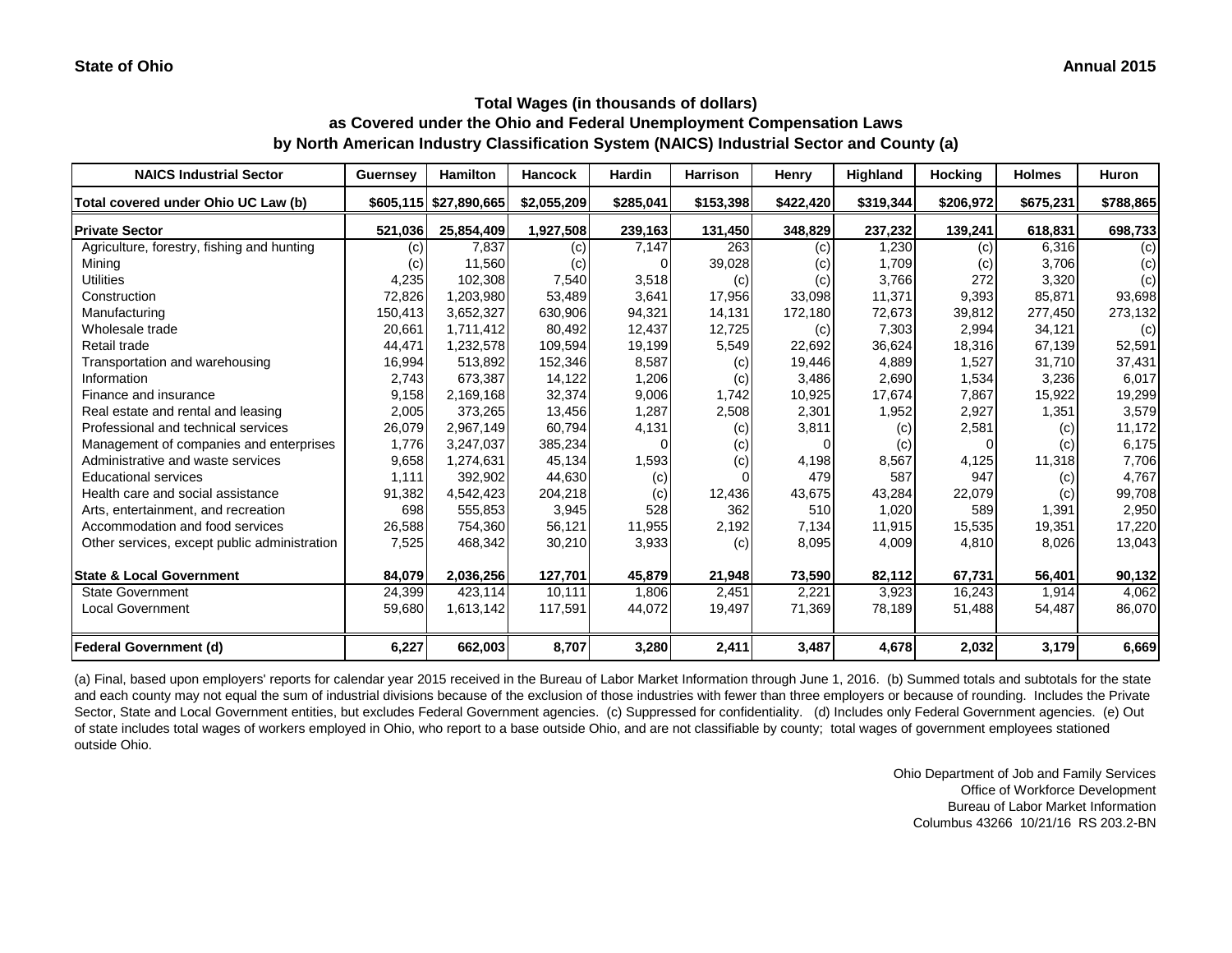| <b>NAICS Industrial Sector</b>               | <b>Jackson</b> | <b>Jefferson</b> | Knox      | Lake        | Lawrence  | Licking     | Logan     | Lorain      | Lucas       | <b>Madison</b> |
|----------------------------------------------|----------------|------------------|-----------|-------------|-----------|-------------|-----------|-------------|-------------|----------------|
| Total covered under Ohio UC Law (b)          | \$351,261      | \$775,597        | \$822,008 | \$4,055,925 | \$415,991 | \$2,093,539 | \$826,260 | \$3,889,949 | \$9,318,173 | \$659,187      |
| <b>Private Sector</b>                        | 294,714        | 668,961          | 723,267   | 3,571,433   | 314,330   | 1,775,096   | 750,406   | 3,294,535   | 7,981,243   | 517,691        |
| Agriculture, forestry, fishing and hunting   | 1,684          |                  | 4,154     | 25,212      | $\Omega$  | 25,892      | 3,215     | 31,154      | 7.818       | 6,910          |
| Mining                                       | 3,610          | (c)              | 3,398     | 18,294      | (c)       | 5,675       | 2,288     | 1,570       | 9,083       | 01             |
| <b>Utilities</b>                             | (c)            | 84,963           | 3,223     | 120,551     | 5,564     | 14,605      | 1,912     | 18,260      | 34,477      | $\Omega$       |
| Construction                                 | 18,987         | (c)              | 39,384    | 213,764     | 45,855    | 155,627     | 26,888    | 194,980     | 517,258     | 17,201         |
| Manufacturing                                | 126,281        | 68,430           | 301,545   | 1,294,419   | (c)       | 335,455     | 336,032   | 1,042,398   | 1,670,587   | 215,657        |
| Wholesale trade                              | 6,137          | 23,979           | 19,355    | 225,016     | 13,902    | 80,683      | 28,346    | 193,106     | 389,772     | 17,621         |
| Retail trade                                 | 32,496         | 72,515           | 55,749    | 327,462     | 42,430    | 202,603     | 40,140    | 314,701     | 629,299     | 46,607         |
| Transportation and warehousing               | (c)            | 51,980           | 9,486     | 36,138      | 33,402    | 67,425      | 73,005    | 84,562      | 295,766     | 80,902         |
| Information                                  | 2,553          | 14,374           | 5,294     | 35,520      | 3,531     | 15,096      | 3,132     | 24,774      | 118.424     | 1,997          |
| Finance and insurance                        | 10,371         | 14,013           | 15,797    | 85,893      | 9,792     | 155,916     | 11,192    | 124,483     | 341,139     | 6,879          |
| Real estate and rental and leasing           | 1,783          | 6,201            | 3.471     | 33,105      | 3,971     | 14,793      | 5,172     | 24,545      | 146,339     | 2,364          |
| Professional and technical services          | (c)            | (c)              | 18,959    | 157,823     | 6,629     | 113,866     | (c)       | 127,597     | 517,290     | (c)            |
| Management of companies and enterprises      | (c)            | (c)              | 4,201     | 139,727     | 5,207     | 41,759      | (c)       | 107,670     | 483,865     | (c)            |
| Administrative and waste services            | 11,981         | 25,702           | 32,033    | 149.718     | 10,413    | 64,883      | 50,075    | 171,481     | 394,754     | 17,145         |
| <b>Educational services</b>                  | 754            | (c)              | 58,381    | 43,542      | 1,255     | 48,835      | 170       | 110,538     | 92,177      | (c)            |
| Health care and social assistance            | 50,354         | (c)              | 111,815   | 424,483     | 80,519    | 272,790     | 73,616    | 500,144     | 1,785,532   | (c)            |
| Arts, entertainment, and recreation          | 338            | 4,854            | 2,040     | 19,074      | 457       | 11,518      | 3,810     | 17,608      | 90,820      | 520            |
| Accommodation and food services              | 10,655         | 22,558           | 23,216    | 135,955     | 16,091    | 74,176      | 16,282    | 123,353     | 281,311     | 13,906         |
| Other services, except public administration | 4,985          | 14,533           | 11,767    | 85,739      | 8,875     | 73,500      | 13,286    | 81,613      | 175,535     | 3,943          |
| <b>State &amp; Local Government</b>          | 56,547         | 106,636          | 98,741    | 484,492     | 101,660   | 318,444     | 75,854    | 595,415     | 1,336,930   | 141,495        |
| <b>State Government</b>                      | 7,711          | 3,481            | 13,458    | 5,023       | 11,472    | 47,852      | 3,399     | 60,959      | 465,041     | 71,715         |
| <b>Local Government</b>                      | 48,837         | 103,155          | 85,283    | 479,468     | 90,188    | 270,592     | 72,456    | 534,455     | 871,889     | 69,781         |
| <b>Federal Government (d)</b>                | 3,590          | 9,056            | 5,699     | 29,663      | 6,647     | 24,391      | 6,885     | 116,279     | 123,662     | 4,202          |

(a) Final, based upon employers' reports for calendar year 2015 received in the Bureau of Labor Market Information through June 1, 2016. (b) Summed totals and subtotals for the state and each county may not equal the sum of industrial divisions because of the exclusion of those industries with fewer than three employers or because of rounding. Includes the Private Sector, State and Local Government entities, but excludes Federal Government agencies. (c) Suppressed for confidentiality. (d) Includes only Federal Government agencies. (e) Out of state includes total wages of workers employed in Ohio, who report to a base outside Ohio, and are not classifiable by county; total wages of government employees stationed outside Ohio.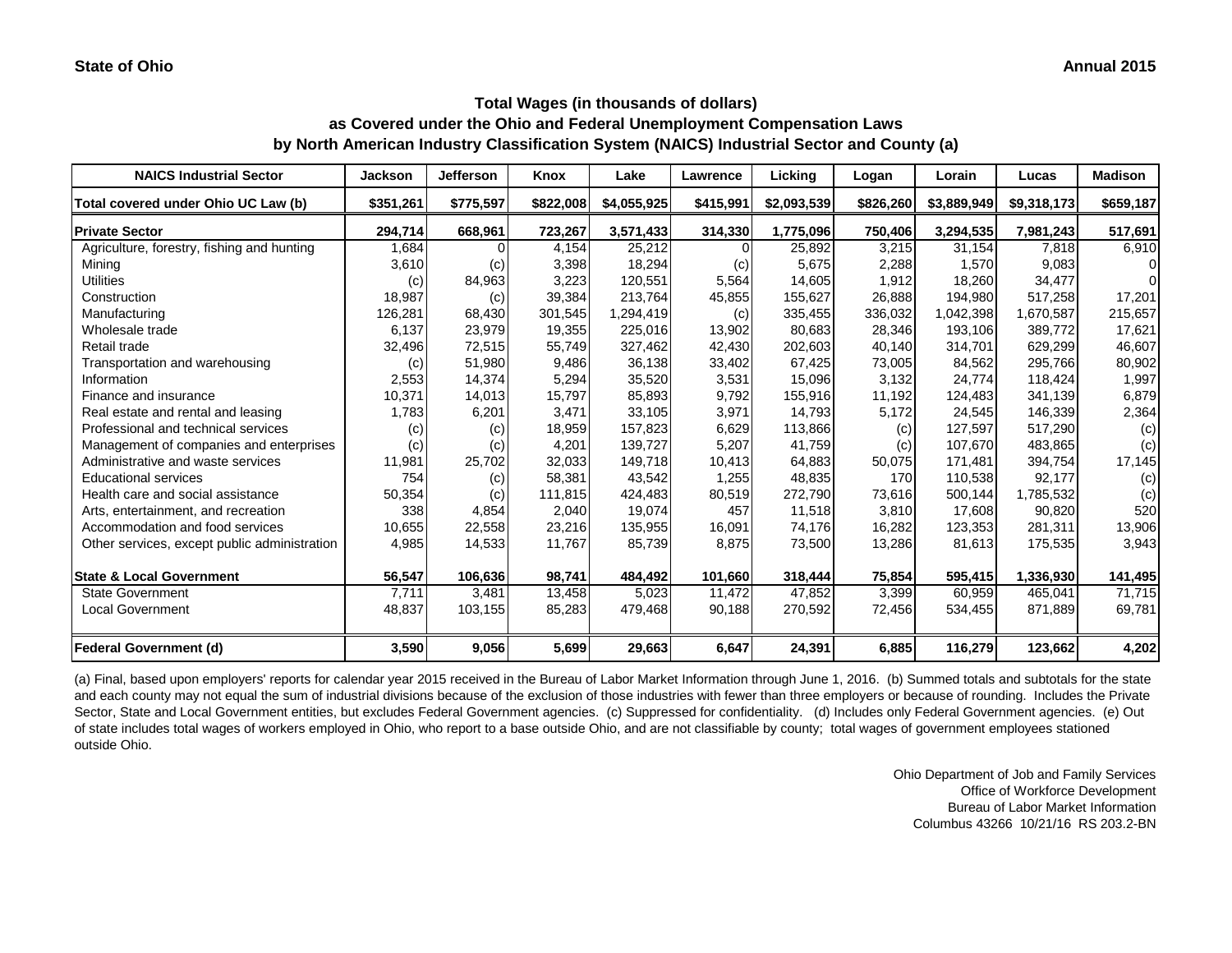| <b>NAICS Industrial Sector</b>               | <b>Mahoning</b> | Marion    | <b>Medina</b> | <b>Meigs</b> | <b>Mercer</b> | Miami       | <b>Monroe</b> | Montgomery            | Morgan   | <b>Morrow</b> |
|----------------------------------------------|-----------------|-----------|---------------|--------------|---------------|-------------|---------------|-----------------------|----------|---------------|
| Total covered under Ohio UC Law (b)          | \$3,537,929     | \$917,497 | \$2,354,166   | \$102,360    | \$729,146     | \$1,572,442 |               | \$92,684 \$10,895,321 | \$87,567 | \$205,860     |
| <b>Private Sector</b>                        | 3,004,375       | 765,230   | 2,074,791     | 67,827       | 633,616       | 1,380,518   | 70,501        | 9,669,325             | 67,073   | 150,984       |
| Agriculture, forestry, fishing and hunting   | 6,003           | 5,064     | 4,096         | 933          | (c)           | (c)         | (c)           | 9,654                 | (c)      | 1,144         |
| Mining                                       | 19,355          | 405       | 603           | 4,039        | (c)           | (c)         | (c)           | 1,724                 | (c)      | 464           |
| <b>Utilities</b>                             | 29,762          | 8,092     | (c)           | (c)          | (c)           | (c)         | 3,001         | 53,679                | (c)      | (c)           |
| Construction                                 | 243,771         | 24,481    | 198,461       | 9,784        | 49,502        | 73,088      | 13,579        | 469,451               | 5,890    | 40,291        |
| Manufacturing                                | 427,610         | 273,206   | 460.033       | 4,726        | 296,044       | 531,301     | 570           | 1,401,850             | 24,138   | 45,155        |
| Wholesale trade                              | 233,728         | 38,903    | 179,069       | 1,301        | (c)           | (c)         | 6,029         | 543,269               | (c)      | 5,712         |
| Retail trade                                 | 318,351         | 72,082    | 227,354       | 13,453       | 53,005        | 130,582     | 7,013         | 635,765               | 5,868    | 14,347        |
| Transportation and warehousing               | 131,471         | 27,787    | (c)           | (c)          | 47,372        | 75,596      | 10,028        | 403.010               | 87       | (c)           |
| Information                                  | 53,054          | 24,284    | 15,945        | (c)          | 5,873         | 2,830       | (c)           | 496,497               | 900      | (c)           |
| Finance and insurance                        | 111,724         | 16,843    | 59,440        | 4,188        | 28,694        | 35,712      | 5,174         | 685,325               | 2,287    | 2,738         |
| Real estate and rental and leasing           | 32,817          | 10,637    | 24,253        | 462          | 2,451         | 9,018       | 865           | 129,464               | 37       | 1,459         |
| Professional and technical services          | 147,035         | 11,340    | 104,728       | (c)          | (c)           | 52,881      | (c)           | 812,390               | 1,593    | (c)           |
| Management of companies and enterprises      | 68,461          | 6,086     | 218,870       | (c)          | (c)           | 33,431      |               | 345,027               |          | (c)           |
| Administrative and waste services            | 236,080         | 27,783    | 83,987        | 2,038        | 7,626         | 55,961      | 1,975         | 448,004               | 953      | 2,650         |
| <b>Educational services</b>                  | 21,912          | 1,445     | 10,374        | (c)          | (c)           | 5,364       | (c)           | 261,680               |          | (c)           |
| Health care and social assistance            | 690,194         | 173,970   | 218,297       | (c)          | (c)           | 154,365     | (c)           | 2,358,669             | 9,602    | (c)           |
| Arts, entertainment, and recreation          | 25,406          | 1,665     | 14,382        |              | 1,227         | 3,615       | 164           | 56,318                | (c)      | 928           |
| Accommodation and food services              | 139,615         | 26,318    | 81,938        | 5,021        | 13,468        | 55,266      | 2,129         | 348,272               | (c)      | 4,728         |
| Other services, except public administration | 68,026          | 14,840    | 42,363        | (c)          | 13,230        | 32,264      | 2,762         | 209,277               | 503      | (c)           |
| <b>State &amp; Local Government</b>          | 533,554         | 152,267   | 279,375       | 34,533       | 95,530        | 191,924     | 22,183        | 1,225,996             | 20,494   | 54,877        |
| <b>State Government</b>                      | 149,244         | 37,826    | 5,857         | 1,637        | 7,204         | 6,790       | 1,752         | 83,902                | 2,598    | 3,450         |
| <b>Local Government</b>                      | 384,310         | 114,440   | 273,518       | 32,896       | 88,326        | 185,135     | 20,431        | 1,142,094             | 17,896   | 51,426        |
| <b>Federal Government (d)</b>                | 77,909          | 6,266     | 20,235        | 3,004        | 4,899         | 10,528      | 2,257         | 300,322               | 1,910    | 2,230         |

(a) Final, based upon employers' reports for calendar year 2015 received in the Bureau of Labor Market Information through June 1, 2016. (b) Summed totals and subtotals for the state and each county may not equal the sum of industrial divisions because of the exclusion of those industries with fewer than three employers or because of rounding. Includes the Private Sector, State and Local Government entities, but excludes Federal Government agencies. (c) Suppressed for confidentiality. (d) Includes only Federal Government agencies. (e) Out of state includes total wages of workers employed in Ohio, who report to a base outside Ohio, and are not classifiable by county; total wages of government employees stationed outside Ohio.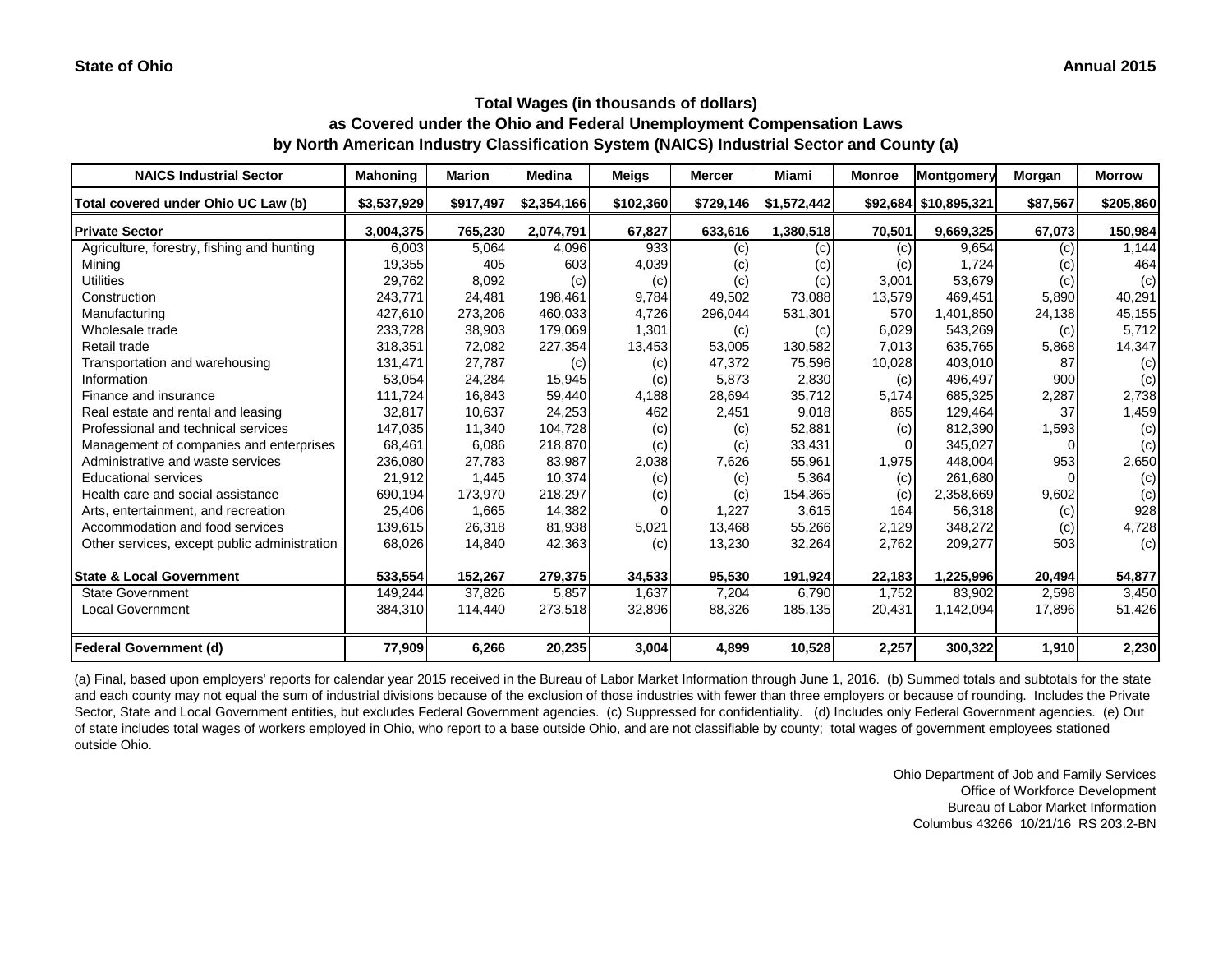| <b>NAICS Industrial Sector</b>               | <b>Muskingum</b> | <b>Noble</b> | <b>Ottawa</b> | <b>Paulding</b> | Perry     | Pickaway  | <b>Pike</b> | Portage     | <b>Preble</b> | Putnam    |
|----------------------------------------------|------------------|--------------|---------------|-----------------|-----------|-----------|-------------|-------------|---------------|-----------|
| Total covered under Ohio UC Law (b)          | \$1,205,208      | \$118,327    | \$527,661     | \$165,511       | \$177,046 | \$555,594 | \$426,484   | \$2,281,640 | \$357,424     | \$420,172 |
| <b>Private Sector</b>                        | 1,019,365        | 78,490       | 446,958       | 129,230         | 126,182   | 381,101   | 376,121     | 1,751,057   | 299,194       | 365,991   |
| Agriculture, forestry, fishing and hunting   | 509              |              | (c)           | 25,936          | 703       | (c)       | (c)         | 4,421       | (c)           | (c)       |
| Mining                                       | 46,046           | 14,690       | (c)           | 737             | 8,044     | (c)       | (c)         | 19,598      | (c)           | (c)       |
| <b>Utilities</b>                             | 19,470           | 205          | (c)           | (c)             | 2,511     | (c)       | (c)         | (c)         | (c)           | (c)       |
| Construction                                 | 37,931           | 9,615        | 24.087        | 3,730           | 8,452     | 32,404    | 38,708      | 101.201     | 12,535        | 36,840    |
| Manufacturing                                | 142,918          | 10,387       | 122,886       | 55,324          | 31,634    | 132,719   | 29,709      | 560.386     | 161,051       | 180,951   |
| Wholesale trade                              | 43,358           | 3,609        | (c)           | (c)             | 6,693     | (c)       | (c)         | 204,629     | 12,402        | 21,314    |
| Retail trade                                 | 122,487          | 6,515        | 38,440        | 8,400           | 14,812    | 35,353    | 23,145      | 161,246     | 30,970        | 24,817    |
| Transportation and warehousing               | 67,705           | 8,084        | 12,198        | (c)             | 2,160     | 21,703    | 7,269       | (c)         | (c)           | (c)       |
| Information                                  | 21,547           | 455          | 2,794         | 497             | 910       | 2,712     | 1,173       | 20,222      | 1,184         | 2,561     |
| Finance and insurance                        | 38,685           | 5,440        | 13,926        | 4,130           | 5,479     | 12,015    | 8,055       | 38,119      | 7,325         | 13,665    |
| Real estate and rental and leasing           | 7,443            | 95           | 3,548         | 432             | 292       | 2,061     | 956         | 22,346      | 1,628         | 951       |
| Professional and technical services          | 28,188           | 6,021        | (c)           | 2,663           | 3,355     | (c)       | (c)         | 81,932      | (c)           | 8,042     |
| Management of companies and enterprises      | 8,018            | (c)          | (c)           |                 | 1.170     | (c)       | (c)         | 60,444      | (c)           | ΩI        |
| Administrative and waste services            | 29,502           | (c)          | 6,548         | 1,828           | 8,304     | 17,801    | 162,448     | 80,665      | 7,705         | 11,573    |
| <b>Educational services</b>                  | (c)              |              | 855           | (c)             | (c)       | 86        | 468         | 19,954      | (c)           | 1,827     |
| Health care and social assistance            | (c)              | 6,741        | 52,773        | (c)             | (c)       | 58,011    | 48,669      | 190,409     | (c)           | 29,079    |
| Arts, entertainment, and recreation          | 6,233            | (c)          | 17,436        | (c)             | 343       | 1,760     | (c)         | 10,623      | 536           | 1,375     |
| Accommodation and food services              | 47,656           | (c)          | 34,504        | (c)             | 4,512     | 18,755    | (c)         | 76,257      | 11,811        | 7,578     |
| Other services, except public administration | 27,993           | 1,357        | 9,265         | 1,886           | 2,609     | 4,520     | 4,163       | 39,854      | 6,446         | 6,514     |
| <b>State &amp; Local Government</b>          | 185,844          | 39,837       | 80,703        | 36,281          | 50,863    | 174,493   | 50,363      | 530,583     | 58,231        | 54,181    |
| <b>State Government</b>                      | 15,452           | 23,535       | 8,074         | 1,438           | 1,981     | 72,302    | 3,639       | (c)         | 3,076         | 1,911     |
| <b>Local Government</b>                      | 170,392          | 16,302       | 72,629        | 34,844          | 48,882    | 102,191   | 46,724      | (c)         | 55,155        | 52,270    |
| <b>Federal Government (d)</b>                | 12,429           | 932          | 9,705         | 2,107           | 2,791     | 4,772     | 4,683       | 19,404      | 3,312         | 3,323     |

(a) Final, based upon employers' reports for calendar year 2015 received in the Bureau of Labor Market Information through June 1, 2016. (b) Summed totals and subtotals for the state and each county may not equal the sum of industrial divisions because of the exclusion of those industries with fewer than three employers or because of rounding. Includes the Private Sector, State and Local Government entities, but excludes Federal Government agencies. (c) Suppressed for confidentiality. (d) Includes only Federal Government agencies. (e) Out of state includes total wages of workers employed in Ohio, who report to a base outside Ohio, and are not classifiable by county; total wages of government employees stationed outside Ohio.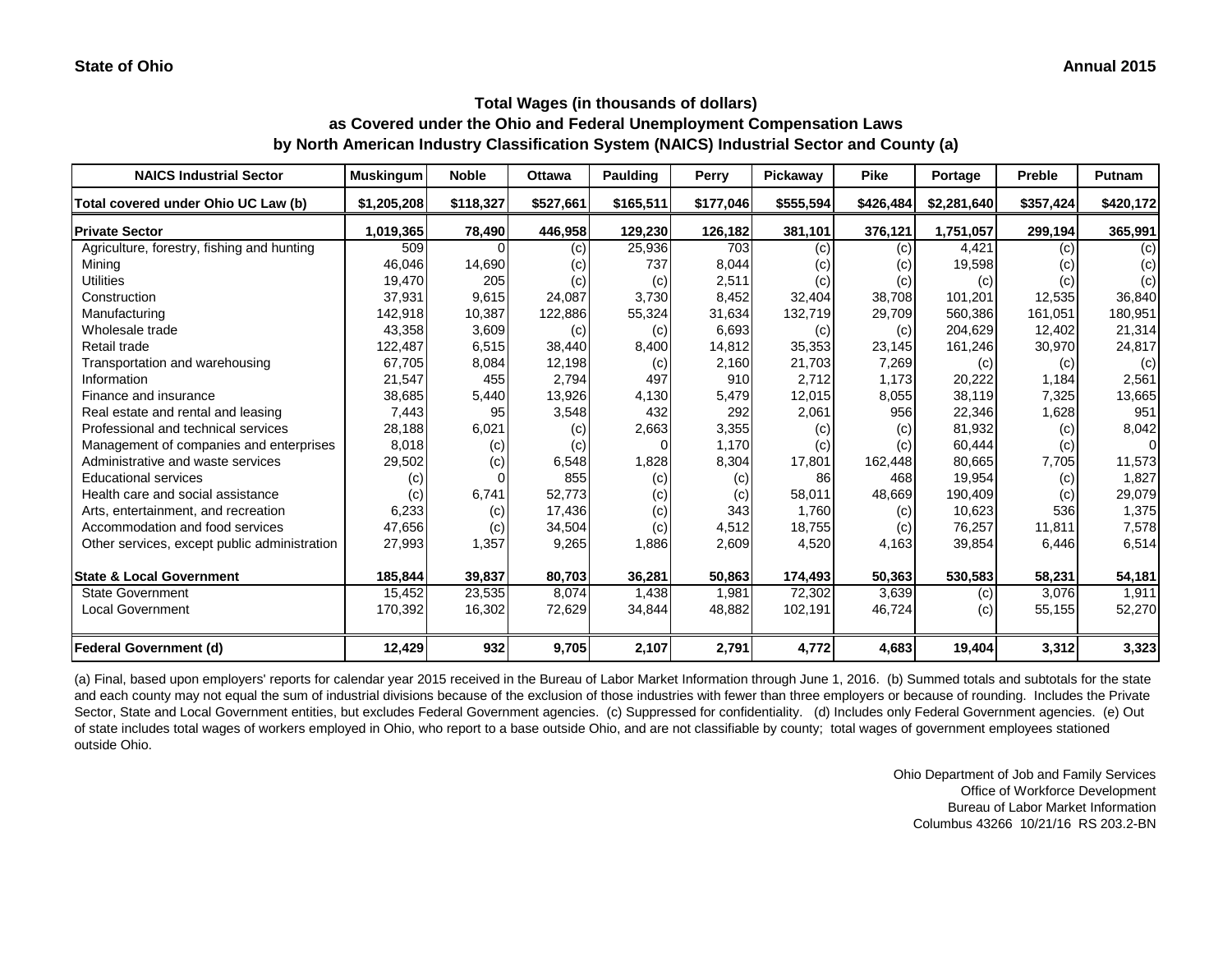| <b>NAICS Industrial Sector</b>               | <b>Richland</b> | <b>Ross</b> | <b>Sandusky</b> | <b>Scioto</b> | <b>Seneca</b> | <b>Shelby</b> | <b>Stark</b> | <b>Summit</b>            | <b>Trumbull</b> | Tuscarawas  |
|----------------------------------------------|-----------------|-------------|-----------------|---------------|---------------|---------------|--------------|--------------------------|-----------------|-------------|
| Total covered under Ohio UC Law (b)          | \$1,784,683     | \$1,076,822 | \$992,705       | \$825,238     | \$651,223     | \$1,290,174   |              | \$6,184,877 \$12,306,202 | \$2,761,106     | \$1,337,378 |
| <b>Private Sector</b>                        | 1,497,131       | 868,012     | 873,726         | 631,675       | 558,772       | 1,191,392     | 5,470,417    | 11,024,853               | 2,389,358       | 1,160,975   |
| Agriculture, forestry, fishing and hunting   | (c)             | 1,783       | (c)             | (c)           | 2,316         | 4,058         | 11,229       | 1,097                    | 3,070           | 3,756       |
| Mining                                       | (c)             | 953         | (c)             | (c)           | 6,785         |               | 58,108       | 4,434                    | 4,958           | 74,985      |
| <b>Utilities</b>                             | (c)             | 14,918      | 3,913           | 6,528         | 7,627         | (c)           | 57,638       | 84,655                   | (c)             | 5,891       |
| Construction                                 | 98,247          | 29,548      | 47,632          | 26,109        | 45,061        | 86,276        | 359,661      | 557,800                  | 106,600         | 89,912      |
| Manufacturing                                | 460,823         | 280,859     | 445.108         | 67,124        | 192,805       | 695,841       | 1,443,173    | 1,630,124                | 871,846         | 352,785     |
| Wholesale trade                              | 81,576          | 24,431      | 27,478          | 12,406        | 32,357        | 77,354        | 306,407      | 841,019                  | (c)             | 76,037      |
| Retail trade                                 | 162,682         | 97,013      | 68,373          | 77,812        | 58,772        | 48,382        | 477,825      | 900,072                  | 255,091         | 107,656     |
| Transportation and warehousing               | (c)             | 35,284      | 30,082          | 16,477        | 26,294        | (c)           | 139,647      | 367.031                  | 135,222         | 39,247      |
| Information                                  | 35,212          | 14,453      | 4,963           | 7,161         | 5,318         | 5,794         | 63,429       | 211.027                  | 17,482          | 10,255      |
| Finance and insurance                        | 51,983          | 21,751      | 23,339          | 25,889        | 20,323        | 17,493        | 280,804      | 616,145                  | 64,061          | 28,107      |
| Real estate and rental and leasing           | 9,891           | 3,778       | 13,560          | 6,412         | 1,608         | 3,740         | 59,957       | 108,185                  | 29,865          | 12,716      |
| Professional and technical services          | 40,523          | 9,334       | 12,725          | 26,582        | (c)           | (c)           | 280,403      | 902,022                  | 51,739          | 43,635      |
| Management of companies and enterprises      | 5,328           | 13,644      | 16,339          | 5,441         | (c)           | (c)           | 78,567       | 1.511.281                | 54,722          | 3,928       |
| Administrative and waste services            | 93,029          | 19,189      | 25,311          | 19,977        | 10,907        | 41,727        | 228,186      | 489,472                  | 122,953         | 48,845      |
| <b>Educational services</b>                  | 9,785           | 2,503       | (c)             | 3,530         | 36,011        | 2,777         | 88,066       | 115,729                  | 16,139          | 2,650       |
| Health care and social assistance            | 285,867         | 246,736     | (c)             | 282,939       | 64,401        | 79,381        | 1,135,484    | 2,010,269                | 396,145         | 177,125     |
| Arts, entertainment, and recreation          | 6,685           | 2,996       | 4,446           | 651           | 1,408         | 775           | 34,529       | 98,544                   | 10,458          | 9,774       |
| Accommodation and food services              | 62,208          | 37,840      | 23,366          | 33,439        | 20,533        | 16,774        | 233,120      | 325,038                  | 87,123          | 47,023      |
| Other services, except public administration | 30,817          | 10,998      | 16,381          | 12,503        | 11,824        | 15,292        | 134,184      | 250,911                  | 50,057          | 26,647      |
| <b>State &amp; Local Government</b>          | 287,552         | 208,810     | 118,979         | 193,563       | 92,452        | 98,782        | 714,460      | 1,281,350                | 371,748         | 176,403     |
| <b>State Government</b>                      | 75,818          | 83,471      | 5,288           | 69,933        | 12,515        | 12,063        | 66,271       | 272,296                  | 47,162          | 22,837      |
| <b>Local Government</b>                      | 211,735         | 125,339     | 113,691         | 123,630       | 79,937        | 86,719        | 648,189      | 1,009,054                | 324,586         | 153,566     |
| <b>Federal Government (d)</b>                | 38,614          | 103,056     | 5,801           | 9,053         | 6,108         | 3,701         | 59,015       | 119,189                  | 28,697          | 14,031      |

(a) Final, based upon employers' reports for calendar year 2015 received in the Bureau of Labor Market Information through June 1, 2016. (b) Summed totals and subtotals for the state and each county may not equal the sum of industrial divisions because of the exclusion of those industries with fewer than three employers or because of rounding. Includes the Private Sector, State and Local Government entities, but excludes Federal Government agencies. (c) Suppressed for confidentiality. (d) Includes only Federal Government agencies. (e) Out of state includes total wages of workers employed in Ohio, who report to a base outside Ohio, and are not classifiable by county; total wages of government employees stationed outside Ohio.